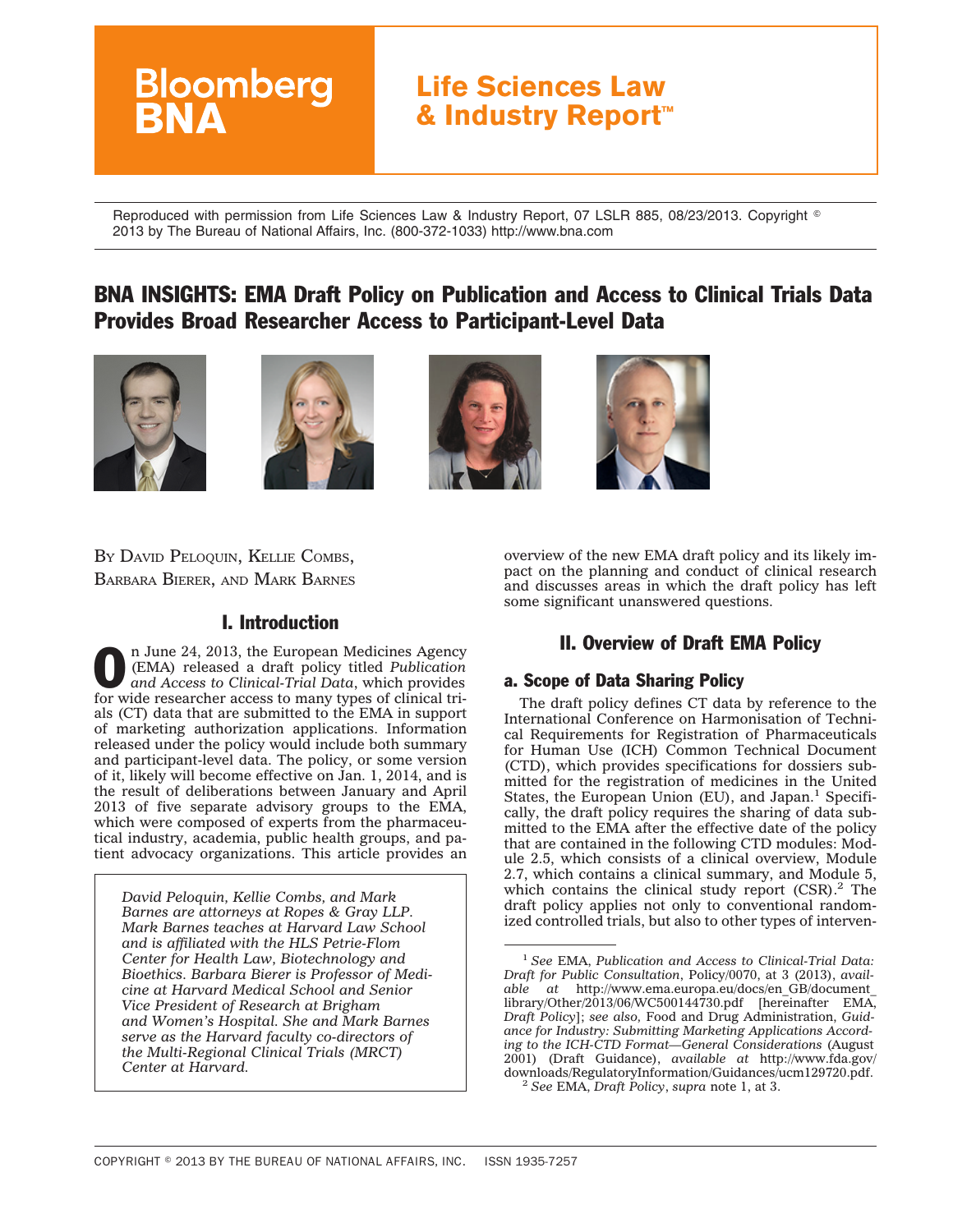tional or observational research such as large simple trials, cohort studies, case control studies, and registry data.<sup>3</sup>

Under the new policy, data would be made available for sharing at the time of publication of a European Public Assessment Report (EPAR) for a given medication's marketing authorization application.4 The EPAR contains the scientific conclusion reached by the EMA's Committee for Medicinal Products for Human Use and provides a summary of the grounds for the committee's decision either to grant or refuse a marketing authorization for a specific medicinal product.<sup>5</sup> Under the proposed policy, data would be released regardless of whether the EPAR issued contains a positive or negative decision on the marketing authorization application, and data also would be released in cases in which an application for marketing authorization has been withdrawn, regardless of whether a withdrawal EPAR is issued.<sup>6</sup>

#### b. Process of Data Sharing

During the advisory group process that preceded release of the draft policy, much of the discussion focused on three issues: (1) whether commercially confidential information (CCI) of pharmaceutical companies contained in CSRs would be protected; (2) whether data would be made available freely over the internet or subject to a gatekeeping process; and (3) the extent to which participant-level data listings would be anonymized prior to release. This discussion was motivated by concerns that data sharing could reveal trade secrets or otherwise compromise the intellectual property rights of pharmaceutical companies, that those accessing shared data would lack an adequate research protocol or knowledge of statistical analysis to make meaningful use of the data, and, perhaps most importantly, that CT participant privacy would be undermined by the release of participant-level data. In its draft policy, the EMA has accommodated some of these concerns by proposing a regime in which the degree of availability of data differs based on the type of data at issue.

The draft policy creates three broad classifications of data:<sup>7</sup>

- $\blacksquare$  Category 1 Data: Data containing CCI,<sup>8</sup>
- Category 2 Data: Data without protection of personal data (PPD) concerns, and

[FDABeyondOurBordersForeignOffices/EuropeanUnion/](http://www.fda.gov/downloads/InternationalPrograms/FDABeyondOurBordersForeignOffices/EuropeanUnion/EuropeanUnion/EuropeanCommission/UCM266259.pdf)

<sup>5</sup> See EMA, European Public Assessment Reports, [http://](http://www.ema.europa.eu/ema/index.jsp?curl=pages/medicines/general/general_content_000433.jsp&mid) [www.ema.europa.eu/ema/index.jsp?curl=pages/medicines/](http://www.ema.europa.eu/ema/index.jsp?curl=pages/medicines/general/general_content_000433.jsp&mid) [general/general\\_content\\_000433.jsp&mid](http://www.ema.europa.eu/ema/index.jsp?curl=pages/medicines/general/general_content_000433.jsp&mid) (last visited July 7,

<sup>6</sup> See EMA, *Draft Policy*, *supra* note 1, at 4, 6.<br>
<sup>7</sup> See id. at 4-7.<br>
<sup>8</sup> The draft policy defines CCI as "any information that is not in the public domain or publicly available and where disclosure may undermine the legitimate economic interest of the owner of the information.'' CCI includes both trade secrets and commercial confidences. *See id*. at 3.

■ Category 3 Data: Data with PPD concerns.

Category 1 data would not be made available under the new policy.9 The draft indicates that examples of such data include details of the investigational product itself, some in vitro studies, and bioanalytical data characterizing the product. $10$  The EMA has suggested, however, that it does not consider CCI to be a major concern, noting that only a "small number of  $\overline{CT}$  data/<br>documents" contain CCI, and that even for the contain CCI, and that even for the categories of data that it has identified as potentially containing CCI, it would deem such data to contain CCI only ''in duly justified cases.''11 The draft policy also states a broad presumption that ''interests of public health outweigh considerations of CCI,'' but it does not provide a definition of ''interests of public health.''12 The draft policy thus affords the EMA significant discretion to determine when data would be classified as Category 1 data.

Category 2 data would be the most freely available data under the new policy, with the draft indicating that such data would be made freely available for download via the EMA website. $13$  The EMA defines "personal data'' for the purpose of this category as any data related to an identified or identifiable natural person, meaning a person who can be identified, directly or indirectly, in particular by reference to an identification number or to one or more factors specific to his or her physical, physiological, mental, economic, cultural, or social identity.<sup>14</sup>

The EMA draft policy indicates that Category 2 includes documents that have never contained personal data (*e.g.*, summary tables presenting only aggregate data), documents in which any personal data have been "adequately de-identified," and those for which a "public-health reason" overrides any PPD concerns.<sup>15</sup> A definition of ''public-health reason'' is not provided, nor does the draft policy indicate the factors that will be taken into account when determining whether a "public-health reason" overrides PPD concerns. The draft policy does, however, provide that the ''publichealth reason'' override justifies the release of personal data about CT personnel that are contained in the CSR, including the identities of investigators and of those who collect and analyze CT data, such as nurses and biostatisticians.16 Category 2 data submitted in support

<sup>12</sup> *See* EMA, *Draft Policy*, *supra* note 1, at 2. <sup>13</sup> *See id.* at 4. 14 *See id.* at 3. Those familiar with the 18 identifiers that must be removed to meet the de-identification safe harbor under the Health Insurance Portability and Accountability Act of 1996 (HIPAA), *see* 45 C.F.R. § 164.514(b)(2), will note that the EMA's definition of ''personal data'' does not map to the HIPAA identifiers. Indeed, factors such as cultural and social identity that are included in the EMA definition of ''personal

<sup>15</sup> See EMA, *Draft Policy*, *supra* note 1, at 4. <sup>16</sup> *See id.* at 4, 9.

<sup>3</sup> *See id*. at 3. <sup>4</sup> *See id*. at 4, 6. The marketing authorization application serves a similar function to a new drug application (NDA) submitted to the U.S. Food and Drug Administration. *See* EMA/ FDA, *Report on the Pilot EMA-FDA GCP Initiative, September 2009-March 2011* (2011), *available at* [http://www.fda.gov/](http://www.fda.gov/downloads/InternationalPrograms/FDABeyondOurBordersForeignOffices/EuropeanUnion/EuropeanUnion/EuropeanCommission/UCM266259.pdf) [downloads/InternationalPrograms/](http://www.fda.gov/downloads/InternationalPrograms/FDABeyondOurBordersForeignOffices/EuropeanUnion/EuropeanUnion/EuropeanCommission/UCM266259.pdf)

<sup>9</sup> *See id*. at 4. <sup>10</sup> *See id*. <sup>11</sup> *See id*. The draft policy indicates that documents/data containing CCI would remain available under the EMA's Policy on Access to Documents, which has been in place since 2010 and allows for the disclosure of documents upon request on a case-by-case basis. *See European Medicines Agency Policy on Access to Documents (Related to Medicinal Products for Human and Veterinary Use)* (EC) No. 1049/2001, *available at* [http://www.ema.europa.eu/docs/en\\_GB/document\\_library/](http://www.ema.europa.eu/docs/en_GB/document_library/Other/2010/11/WC500099473.pdf)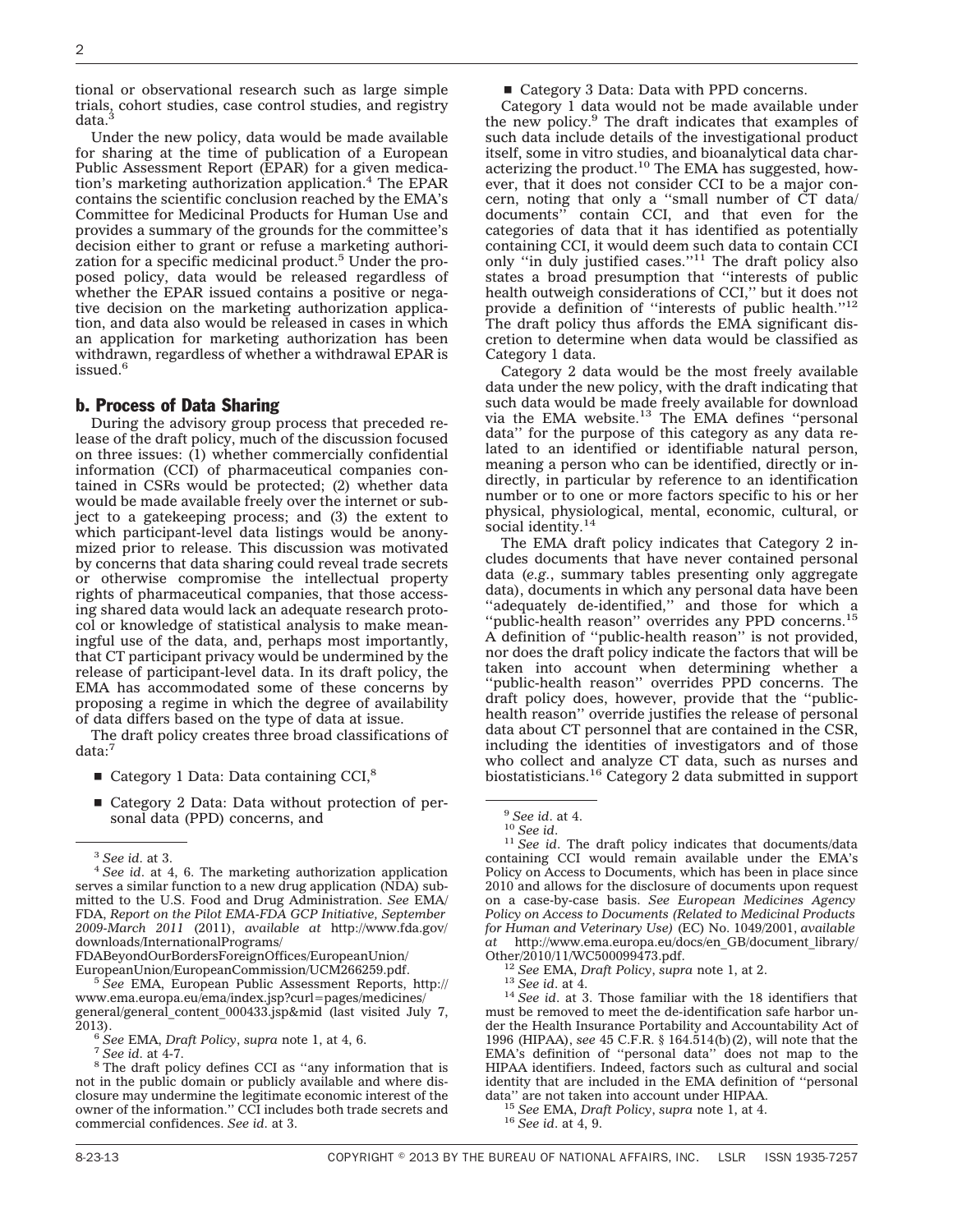of a marketing authorization on or after March 1, 2014, would be subject to the new data sharing policy.<sup>17</sup>

Unlike Category 2 documents, which are subject to an open access policy, Category 3 data would be made available only through a gatekeeping process. The EMA indicates that Category 3 data consist primarily of ''raw CT data,'' defined to include individual patient data sets, individual patient line-listings, individual case report forms, and documentation explaining the structure and content of data sets.<sup>18</sup> Before being granted access to such data, the requester must identify himself or herself and the EMA must verify the requester's identity, the requester must be a natural or legal person ''established'' in the EU, and the requester must enter a ''legally binding'' data-sharing agreement.19 The datasharing agreement requires data requesters to adhere<br>to several conditions, including that:<sup>20</sup>

- $\blacksquare$  data be accessed solely for the purpose of addressing a question or conducting analyses that are in the interest of public health;
- $\blacksquare$  a detailed list of the aims of accessing the data be submitted;
- $\blacksquare$  no attempt be made to identify retroactively the participants in the CT;
- $\blacksquare$  no use of the data falls "outside the boundaries of patients' informed consent'';
- $\blacksquare$  the data not be used to gain a marketing authorization outside the EU;
- $\blacksquare$  data accessed from the EMA not be shared with any other party;
- $\blacksquare$  studies performed with the data receive ethics committee approval;
- $\blacksquare$  the identity of the requester may be shared by the EMA;
- $\blacksquare$  all results of secondary analyses be made public after a ''reasonable period of time,'' usually no more than one year; and
- $\blacksquare$  any CT data accessed be destroyed once the secondary analysis is complete.

While all requesters of Category 3 data would be required to enter a data-sharing agreement, the EMA has not specified any sanctions for those who violate the agreement; there is no mention of specific civil penalties, let alone possible criminal sanctions. Accordingly, it appears that those violating a data-sharing agreement would be subject to simple breach of contract liability.

During the advisory group process, one of the main debates centered on whether those requesting data would have to put forth a research protocol, and/or demonstrate competence in statistical analysis prior to receiving participant-level CT data. The draft policy provides that requesters of Category 3 data would have the ''opportunity'' to upload a statistical analysis plan and/or other relevant documents pertaining to their proposed analysis; however, the granting of access to Category 3 data would not be affected by a requester's fail-

ure to upload an analysis plan.<sup>21</sup> Furthermore, the EMA has indicated that it would not judge the qualifications of those submitting requests for access to the data, and that if a statistical analysis plan is submitted with the request, the EMA would not evaluate the quality of that plan.<sup>2</sup>

In addition to minimizing the possibility of reidentification of Category 3 data through the use of a gatekeeping process, the EMA also requires ''appropriate de-identification" of Category 3 data.<sup>23</sup> As a "minimum standard'' for de-identification, the draft policy refers to a *BMJ* article that sets forth standards for deidentification of patient data in scientific journal articles.24 The cited article advocates for the removal of all ''direct identifiers,'' which is essentially the list of 18 identifiers that must be removed to satisfy the Health Insurance Portability and Accountability Act of 1996 (HIPAA) de-identification safe harbor, $25$  with the exception that rather than providing for the removal of *all* geographic subdivisions smaller than a state, it only requires the removal of the participant's address. $26$ <sup>6</sup> Beyond discussion of direct identifiers, the cited article also indicates that data sets containing three or more indirect identifiers, such as sex, place of treatment, rare disease or treatment, or ethnicity, should be evaluated by an independent researcher or ethics committee to evaluate the risk that individuals might be identifiable.<sup>27</sup>

Due to the need to develop the mechanics of the data request process, the EMA has indicated that Category 3 data would not be available for request until at least Jan. 1, 2015. Additional guidance on the release of Category 3 data is expected by the end of October 2014.<sup>28</sup>

#### III. Questions Left Unanswered by the EMA Draft Policy

The EMA's draft policy leaves several important questions unanswered, including the treatment of CCI; the level of de-identification required for Category 2 data as compared to Category 3 data; the method and nature of evaluation of informed consent from studies for which data are being shared; the extent to which secondary analyses produced with released CT data would be placed in the public domain; the impact the draft policy would have on regulatory decisionmaking; and the extent to which the new policy would lead to high-quality secondary analyses.

While as discussed above the draft policy excludes from release data deemed to contain CCI, the EMA has indicated that such data would continue to be available on a case-by-case basis under the agency's Policy on Access to Documents.29 The Policy on Access to Docu-

<sup>21</sup> *See id*. at 6. <sup>22</sup> *See id*. <sup>23</sup> *See id*. at 5. <sup>24</sup> *See* Iain Hrynaszkiewicz et al., *Preparing Raw Clinical Data for Publication: Guidance for Journal Editors, Authors,*

*Documents (Related to Medicinal Products for Human and Veterinary Use)*, *supra* note 11.

<sup>17</sup> *See id*. at 7. <sup>18</sup> *See id*. at 4-5. <sup>19</sup> *See id*. at 5. <sup>20</sup> *See id*. at 5-6.

<sup>&</sup>lt;sup>25</sup> See 45 C.F.R. § 164.514(b)(2).<br><sup>26</sup> See Hrynaszkiewicz et al., *supra* note 24, at 305.<br><sup>27</sup> See id.<br><sup>28</sup> See EMA, *Draft Policy*, *supra* note 1, at 7.<br><sup>29</sup> See European Medicines Agency Policy on Access to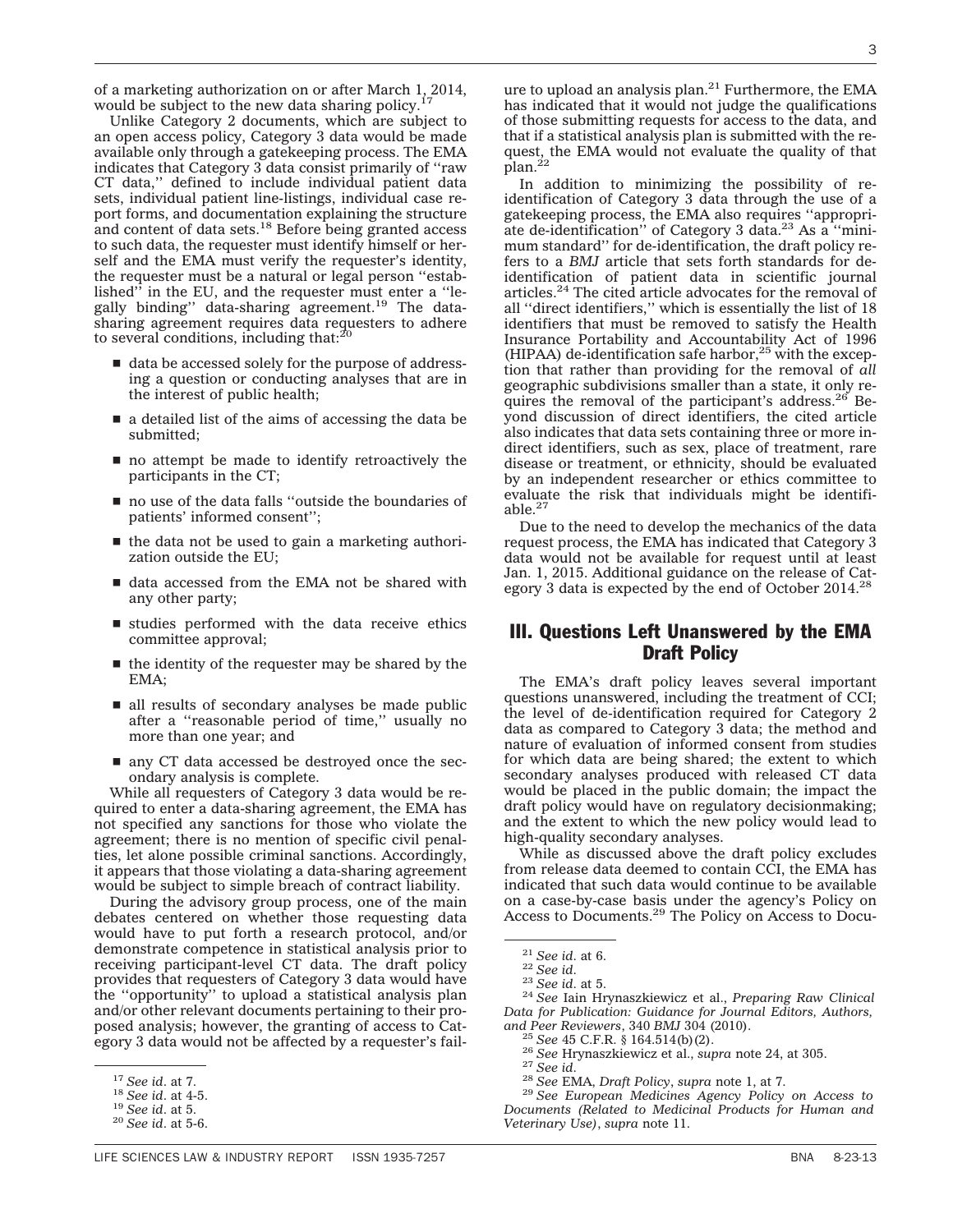ments, however, currently is the subject of two lawsuits in the European General Court brought by the pharmaceutical companies AbbVie and InterMune challenging the release of CT documents containing CCI.<sup>30</sup> Given the EMA's view that documents subject to release under the new policy would only be considered to contain CCI in ''duly justified cases,'' a phrase the draft policy leaves undefined, it is quite likely that pharmaceutical companies would wish to challenge the EMA's decision that a given document does not contain CCI. The draft policy, however, lacks clarity regarding whether an administrative avenue would exist for review of this determination. It also fails to discuss the process the EMA would use to notify CT sponsors once the EMA has determined that a given document lacks CCI, and it does not indicate whether sponsors will be able to redact information they consider to be CCI. Given this lack of clarity, the draft policy's treatment of CCI likely would spawn litigation by pharmaceutical companies contending that the information contained in their reports is a ''duly justified'' instance of CCI, thus barring release of the documents. The outcome of the ongoing *AbbVie* and *InterMune* cases also may affect the EMA's implementation of this new policy if the court decisions discuss the scope of CCI.

A second unanswered question introduced by the EMA draft concerns the demarcation between Category 2 and Category 3 data in terms of de-identification. The draft policy indicates that documents may be classified as Category 2 documents, available for ''open access,'' if all of the personal data contained in the document<br>have been ''adequately de-identified.''<sup>31</sup> The draft does not indicate, however, what is meant by the term ''adequately de-identified,'' nor does it indicate how this deidentification differs from the de-identification required for Category 3 data released via the controlled access process. Logically, the level of de-identification required for Category 3 data cannot be the same as that required for Category 2 data, or else all Category 3 data would be classified as Category 2 data. Given the vastly different data release policies available for Category 2 and Category 3 data, it will be important for the EMA to refine these definitions prior to the effective date of the new policy.

Another question unanswered by the EMA draft policy is the extent to which considerations of informed consent would be taken into account when data are made available for release. Because clinical trials used to support marketing authorizations often last several months or even years, much CT data used to support marketing authorizations at the time the new EMA policy comes into effect will have been gathered before

[&dir=&occ=first&part=1&cid=630272.](http://curia.europa.eu/juris/document/document.jsf?text=&docid=137242&pageIndex=0&doclang=en&mode=lst&dir=&occ=first&part=1&cid=630272) <sup>31</sup> *See* EMA, *Draft Policy*, *supra* note 1, at 4.

researchers were aware of the new EMA data sharing requirements, and thus the possibility of data sharing could not have been included in the informed consent used for the study. The draft policy makes several vague references to informed consent, noting that because patients participate in clinical trials with the hope of advancing science and public health, any other uses of data would be inconsistent with the ''boundaries'' of informed consent.32 The EMA also notes that for Category 3 data subject to a data-sharing agreement, any uses of data should respect the ''spirit'' of the informed consent and that requesters must refrain from using CT data for any purposes that are ''deemed'' outside the boundaries of patients' informed consents.<sup>33</sup>

It is not clear from the draft policy's statements regarding informed consent which types of data uses would be considered to fall within the boundaries of informed consent, or who would be responsible for ''deeming'' certain uses as beyond the boundaries of the patient's informed consent. Given the EMA's emphasis on respecting the ''spirit'' of informed consent, would all uses of CT data that can be conceivably categorized as advancing science or public health be deemed to fall within the boundaries of a patient's informed consent? What if the consent form specifically forbade secondary uses of data? These questions must be further addressed in the final EMA policy, or else they undoubtedly will spawn litigation from patients objecting to uses of their data that were not mentioned in their consent forms or consent discussions.

Prospectively, consent forms for trials that may be used to support a marketing authorization with the EMA should be modified to indicate that all of an individual's results and other information collected as part of a CT may be made available for secondary research uses. The prospect of such data sharing may chill volunteerism among potential CT participants who are leery about having their information shared with researchers whom they do not know. If certain types of prospective participants are more likely to be deterred from participating than others, this chilling process could potentially lead to sampling bias.

While the EMA policy is motivated by a belief in the positive effects of data transparency, it is questionable to what extent the EMA would be able to ensure transparency among the secondary analyses conducted on released data. The draft policy indicates that the EMA believes that ''transparency is a two-way street'' and that secondary analyses performed on participant-level data should be in the public domain.<sup>34</sup> However, while the Category 3 data-sharing agreement requires data requesters, as a condition of receipt, to agree that all secondary analyses would be placed in the public domain, given the relatively hands-off approach the EMA has indicated it would take with regard to enforcing other aspects of the draft policy, such as evaluating statistical analysis plans and the qualifications of researchers, it is questionable whether the EMA would take steps to ensure that secondary analyses actually are made available. Furthermore, the draft policy limits the requirement of releasing secondary analyses to researchers utilizing participant-level data,<sup>35</sup> and it thus

<sup>30</sup> The European General Court has issued interlocutory injunctions in both the *AbbVie* and *InterMune* cases barring release of the documents at issue prior to the issuance of the court's final opinions in the cases. *See* Case T-44/13, *AbbVie Inc. v. European Medicines Agency*, Order of the President of the General Court (April 25, 2013), *available at* [http://](http://curia.europa.eu/juris/document/document.jsf?text=&docid=137241&pageIndex=0&doclang=EN&mode=lst&dir=&occ=first&part=1&cid=630272) [curia.europa.eu/juris/document/document.jsf?](http://curia.europa.eu/juris/document/document.jsf?text=&docid=137241&pageIndex=0&doclang=EN&mode=lst&dir=&occ=first&part=1&cid=630272)

[text=&docid=137241&pageIndex=0&doclang=EN&mode=lst](http://curia.europa.eu/juris/document/document.jsf?text=&docid=137241&pageIndex=0&doclang=EN&mode=lst&dir=&occ=first&part=1&cid=630272) [&dir=&occ=first&part=1&cid=630272;](http://curia.europa.eu/juris/document/document.jsf?text=&docid=137241&pageIndex=0&doclang=EN&mode=lst&dir=&occ=first&part=1&cid=630272) Case T-73/13, *Inter-Mune UK Ltd. v. European Medicines Agency*, Order of the President of the General Court (April 25, 2013), *available at* [http://curia.europa.eu/juris/document/document.jsf?](http://curia.europa.eu/juris/document/document.jsf?text=&docid=137242&pageIndex=0&doclang=en&mode=lst&dir=&occ=first&part=1&cid=630272) [text=&docid=137242&pageIndex=0&doclang=en&mode=lst](http://curia.europa.eu/juris/document/document.jsf?text=&docid=137242&pageIndex=0&doclang=en&mode=lst&dir=&occ=first&part=1&cid=630272)

<sup>32</sup> *See id*. at 2. <sup>33</sup> *See id*. at 5. <sup>34</sup> *See id*. at 2. <sup>35</sup> *See id*.